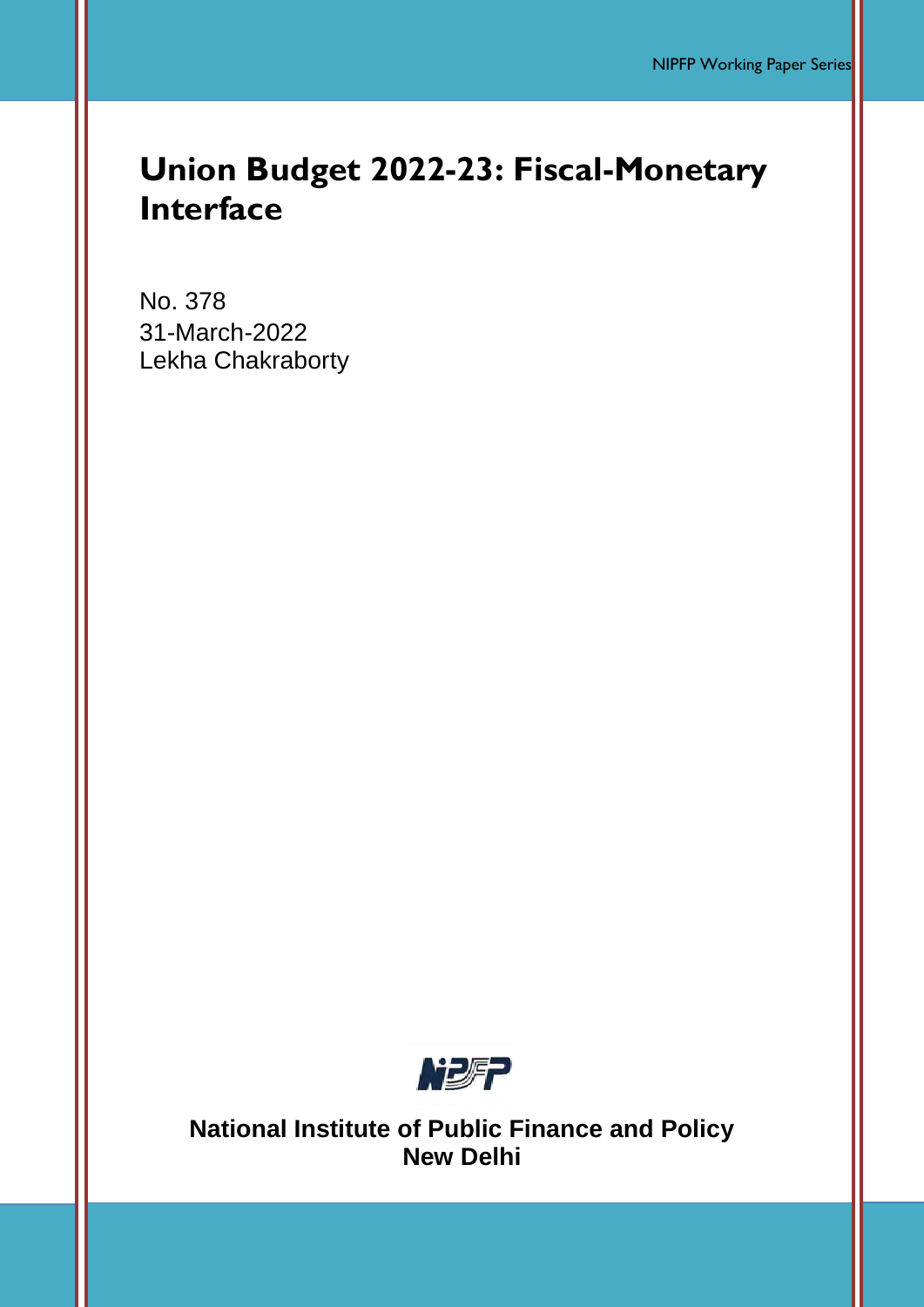

# **Union Budget 2022-23: Fiscal-Monetary Interface**

## *Lekha Chakraborty*

*Lekha Chakraborty* (*[lekhachakraborty@gmail.com](mailto:lekhachakraborty@gmail.com)*) researches at the National Institute of Public Finance and Policy, New Delhi. Views are personal.

## **Abstract**

If the Reserve Bank of India hikes the policy rates against the backdrop of the mounting geopolitical risks and inflationary pressures, the growth recovery process may slow down. At the same time, keeping the status quo on policy rates for a prolonged period could catalyse the de-anchoring of inflationary expectations. The Union Budget 2022–23 has accommodated high fiscal deficits and has emphasised on "crowding-in" effects of public infrastructure investment. The intensity of global macroeconomic uncertainties on economic recovery in India can be lessened through sustainable fiscal and monetary policy coordination.

#### **Acknowledgement**

The author is Professor at NIPFP. This paper is being published in EPW Budget Special 2022. Thanks are due to Rohit Dutta for research support.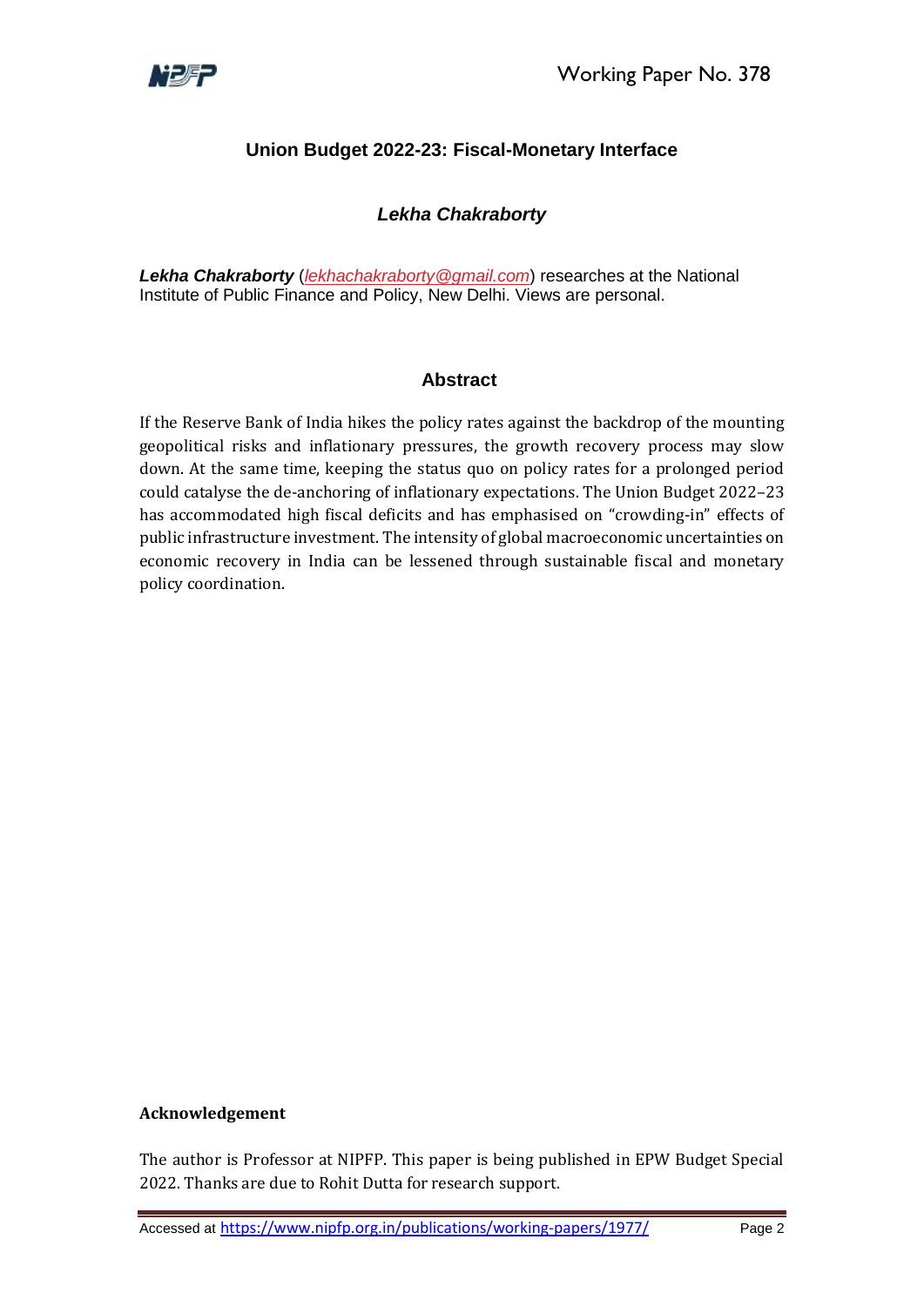

*Against the backdrop of mounting geopolitical risks and inflationary pressures, if RBI will hike the policy rates, the growth recovery process may slow down. At the same time, keeping the policy rates status quo for prolonged period could catalyse the de-anchoring of inflationary expectations. The union budget 2022-23 has accommodated high fiscal deficits and has emphasised on "crowding-in" effects of public infrastructure investment. The intensity of global macroeconomic uncertainties on economic recovery in India can be lessened through sustainable fiscal and monetary policy co-ordination.*

The union budget 2022-23 was presented in Parliament prior to the mounting geopolitical risks of war in Ukraine. How these global macroeconomic uncertainties impact the fiscal arithmetic in India depend on how the fiscal-monetary policy interface to respond to the crisis. The recent Omicron wave is also a reminder that ever-mutating coronavirus would continue as a determinant of macroeconomic uncertainties. Globally, several central banks have begun monetary policy normalisation, by reducing their balance sheets by ending asset purchases and also through an "earlier than expected" hikes in policy rates (Roubini2022). The financial markets in emerging economies have turned volatile indicating strong capital flight, with mounting uncertainty on the potential rate hikes by the United States (US) Federal Reserve.

The Reserve Bank of India (RBI) in the monetary policy committee (MPC) deliberations during 8-10 February 2022 has delayed normalisation procedure by maintaining a status quo policy rate at 4% (RBI 2022). However, when inflation is rising, a slower policy tightening by the central bank could accelerate the de-anchoring of inflation expectations, further exacerbating stagflation (Roubini 2022; Chakraborty 2021). Given the mounting pressures of inflation, if central banks "bite the bullet and become hawkish" by hiking rates, the growth recovery process may slowdown. . Given these constraints on monetary policy stance, can we rely on "fiscal dominance" to counter the adverse impacts on growth recovery of exogenous supply shocks?

Climate change risks further accentuate the macroeconomic uncertainties. How well monetary policy stance can incorporate such risks and uncertainties, within the available toolkit, is questioned by many economists. There is a broad consensus among economists that fiscal policy is capable to deal with the climate crisis, and national budgets have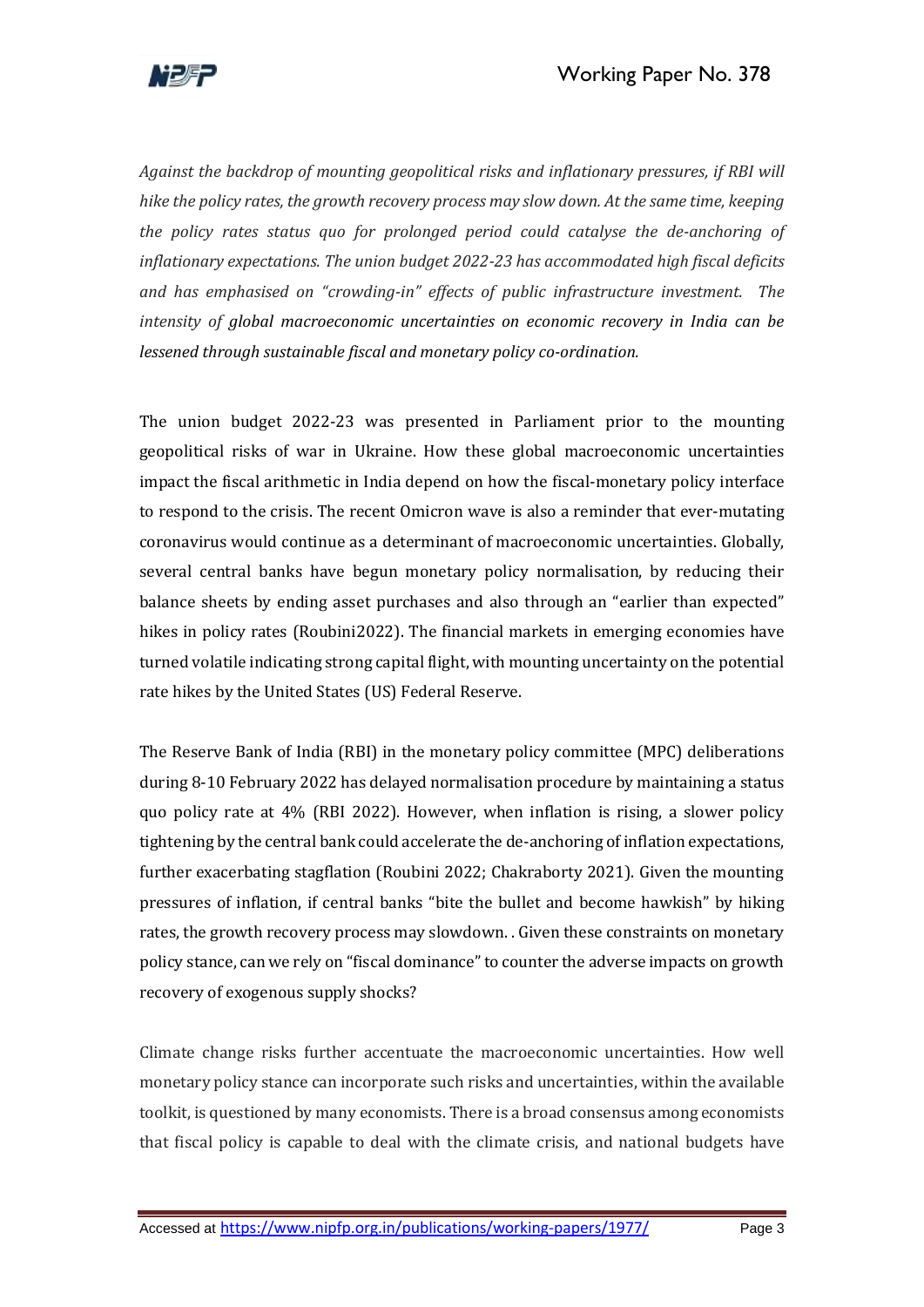

become an important tool to address climate change commitments. The union budget 2022-23 has announced green bonds for the first time ever in India.

Against this backdrop, this paper analyses the monetary-fiscal interface of Union Budget 2022-23 in India. The paper is organised into 5 segments. The first segment analyses the global uncertainties and the monetary policy stance. Segment 2 analyses the fiscal dominance by analysing the macroeconomic framework of the union budget 2022-23. The third segment analyses the sectoral credit stimulus and financial stability. Segment 4 highlights the monetary-fiscal interface of climate change commitments. Segment 5 concludes.

# **Uncertainties and the Monetary Policy**

The International Monetary Fund (IMF) revised global output and trade growth projections for 2022 downward to 4.4% and 6.0% from its earlier forecasts of 4.9% and 6.7%, respectively, in its January 2022 update of the World Economic Outlook. These revisions in global growth is due to the hardening of commodity prices and mounting inflationary pressures. The war in Ukraine will accentuate the global stagflationary recession when inflationary expectations are becoming unanchored and the massive negative supply shock in the global economy will reduce growth further (Roubini 2022). The volatility in energy prices – the spike in oil prices to well above \$100 per barrel; along with hardening of global commodity prices – will add to the uncertainties. Roubini (2022) highlighted that a deep stagflationary shock is also a nightmare scenario for central banks, which will be damned if they react, and damned if they don't.

Against the backdrop of mounting macroeconomic uncertainties, the real GDP growth for 2022-23 is projected by monetary policy committee (MPC) at 7.8% with Q1:2022-23 at 17.2%; Q2 at 7.0%; Q3 at 4.3%; and Q4:2022-23 at 4.5% (RBI, 2022). The thirty third meeting of the (MPC - constituted under section 45ZB of the Reserve Bank of India Act, 1934 - was held from 8-10 February 2022. The MPC retained the status quo on repo rate at 4%. The reverse repo rate under the liquidity adjustment facility (LAF) also remained at its status quo rate of 3.35%. There is no formal normalisation process yet, though the cut-off yield rate of variable reverse repo rate (VRRR) has risen to 3.99%. The marginal standing facility (MSF) rate and the bank rate stood at 4.25%. The MPC had decided to retain the 'accommodative stance' to revive economic growth on a sustained manner and mitigate the impact of COVID-19 on the macro economy. These decisions are in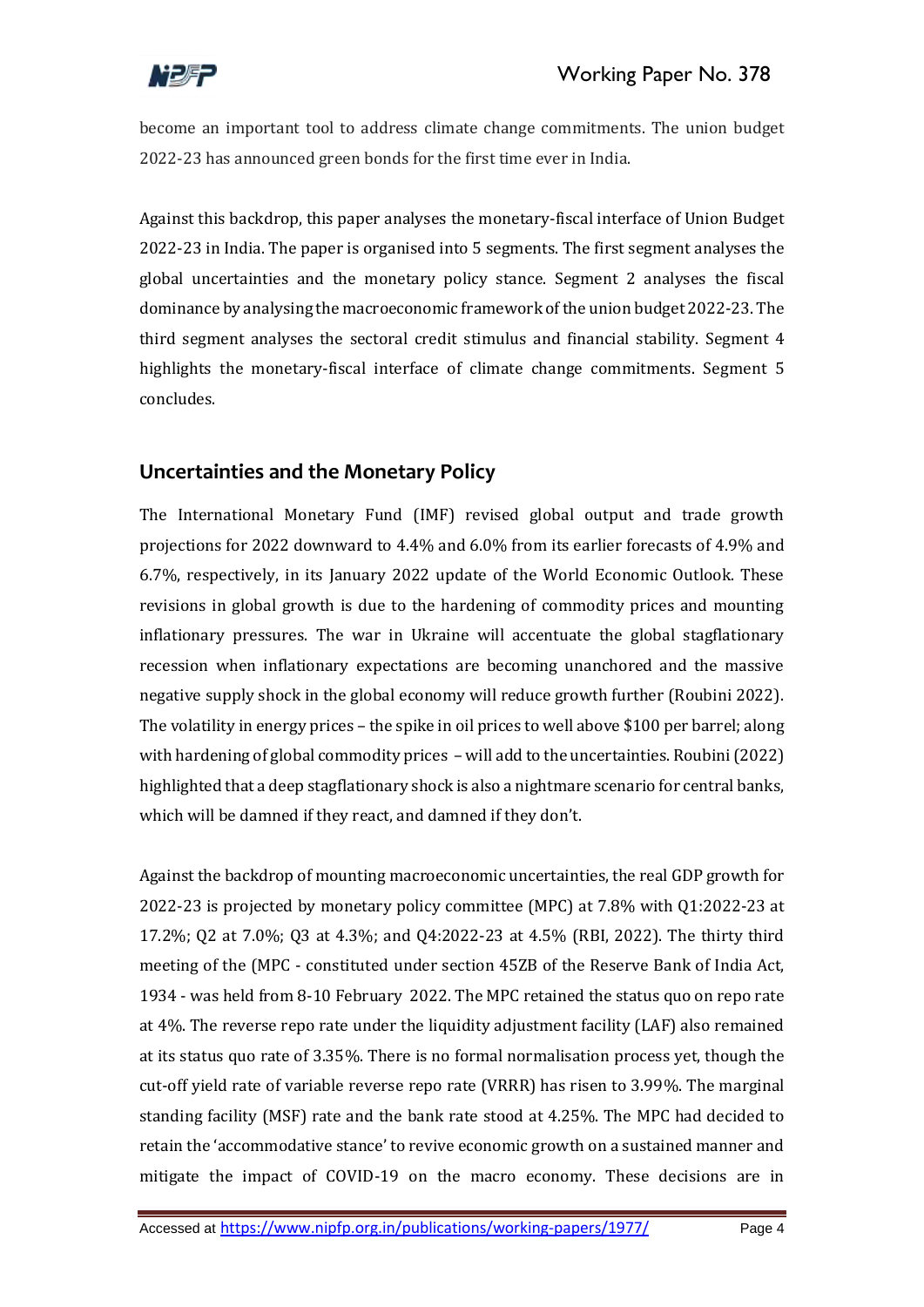

consonance with the objective of achieving the medium-term target for consumer price index (CPI) inflation of 4% within a band of  $+/- 2$  percent, while supporting the growth momentum.

The normalisation procedure for the monetary policy stance is crucial for the effective functioning of the term structure of interest. The term structure of interest rate refers to the link between short term and long term rates of interest. For instance, the call money market rates are below the repo rate in India. As per the RBI data published on 4th March 2022, the weighted average call money rate is 3.530%. The treasury-bill cut off price of 91days is 3.70%. The treasury bill cut off price for 182 days and 364 days was 4.19% and 4.52% respectively, as on 4th March 2022. On the long term rate of interest, the average yield on 10-year government bond increased to 6.76% in 4th March 2022.

There is mounting pressure on RBI to increase the policy rates due to inflationary pressures and the instability in global financial markets (due to impending taper tantrums and the plausible rise in the policy rates by US Federal Reserve) which can trigger capital flight. In India, the foreign exchange reserves increased by \$ 55 billion in 2021-22 (up to 4 February 2022) to \$ 632 billion. Correspondingly, the reserve money (adjusted for the first-round impact of the change in the cash reserve ratio) expanded by 8.4% (y-o-y) on 4 February 2022. In 2022 February, the growth rate of reserve money was 13.7%. The net foreign exchange reserves (66.80%) constitutes the major source of reserve money while the other components of the reserve money are the net RBI credit to government (34.77%), and government's currency liabilities with the public (0.22%) . The change in net RBI credit to the government to GDP is termed as seigniorage. In India, over the years, the seigniorage financing of deficit has been controlled due to inflationary pressures. In the next few paragraphs the levels and financing of deficit in India against the backdrop of union budget 2022-23 are discussed.

# **Fiscal Dominance : The Macro-fiscal Framework**

While monetary policy has limitations to trigger the economy, fiscal dominance is crucial for economic growth recovery. The union budget 2022-23 has predominantly focussed on the public infrastructure investment for the sustained growth recovery, through crowding-in of private corporate investment. The taxonomy of crowding out—real and financial—has been treated in detail in literature (Chakraborty 2016). The *real* (direct) crowding out occurs when the increase in public investment displaces private capital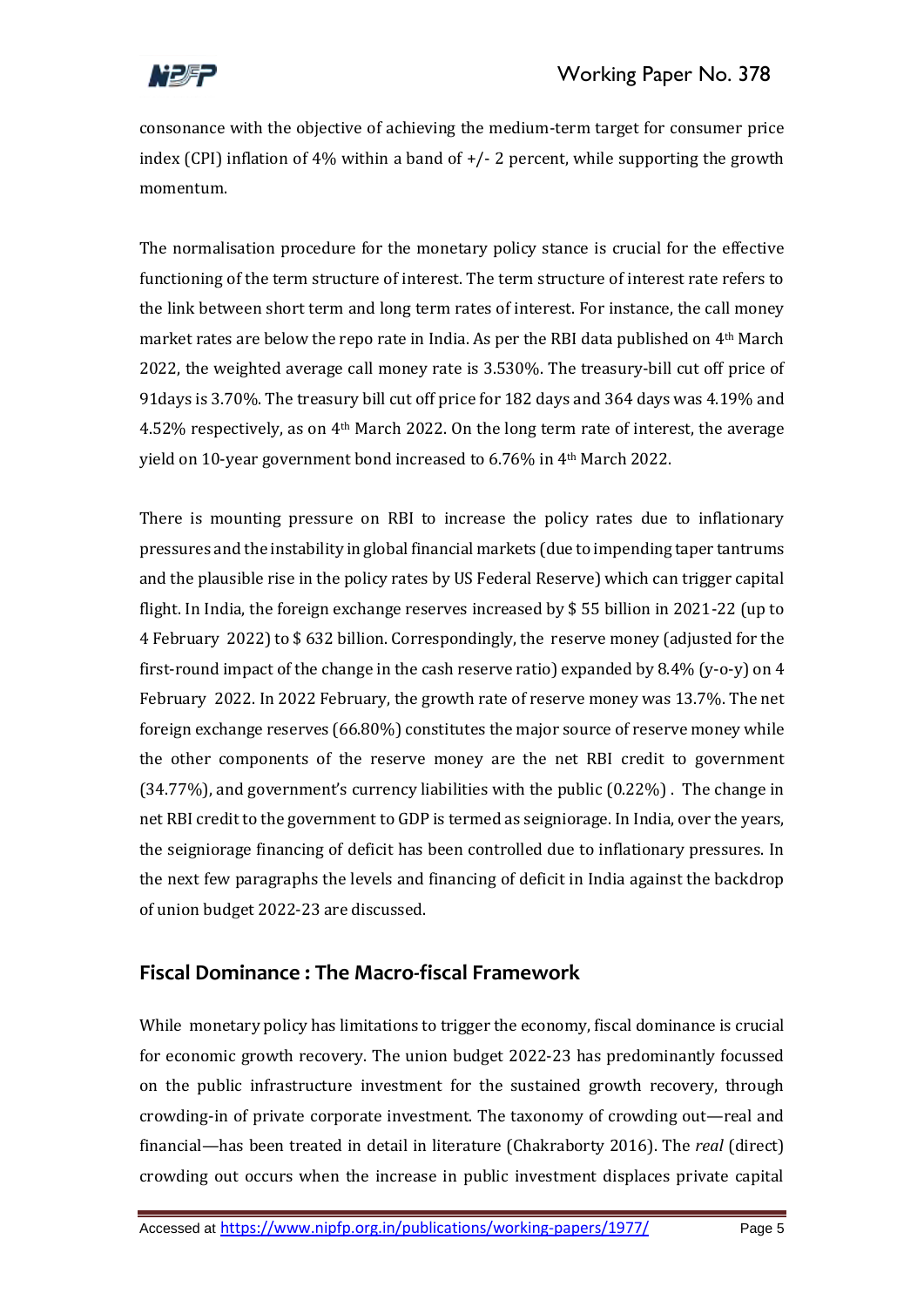

formation broadly on a *dollar-for-dollar* basis, irrespective of the mode of financing the fiscal deficit. The *financial crowding out* is the phenomenon of partial loss of private capital formation, due to the increase in the interest rates emanating from the preemption of real and financial resources by the government through bond financing of fiscal deficit. The finance minister, from a position of strength, refuted these neoclassical arguments of crowding –out and she emphasized the significance of "crowding-in" effects of public investment on private corporate investment in the context of emerging economies like India. The empirical evidence also supports crowding –in rather than crowding-out effects of public investment in the context of India (Chakraborty 2016; Vinod, Karun and Chakraborty 2020). The mechanism through which public investment crowds-in private investment is through the multipliers related to capital infrastructure, and the union budget 2022-23 has given emphasis to this narrative.

In union budget 2022-23, the government has increased the capital spending to a record high of 2.9% of GDP. However, the fiscal deficit to GDP is 6.9% in 2021-22 RE as compared to the pegged 6.8%in 2021-22 BE. The fiscal deficit-GDP ratio was 9.2% in 2020-21. High fiscal deficit-GDP ratio of 9.5% of GDP in the RE of 2021-22 against the pegged 3.5% in 2021-22 BE was announced against the backdrop of macroeconomic uncertainty due to COVID-19 pandemic. However, a fiscal consolidation roadmap has also been announced to bring down the fiscal deficit to GDP ratio to 4.5% by financial year (FY) 2025-26. The revenue deficit GDP ratio is 3.8%in 2022-23 BE, as against 4.7% in 2021-22 RE. In 2020- 21 actuals, revenue deficit to GDP ratio was 7.3%. In the times of pandemic, the high revenue deficit is crucial for economic growth recovery. The "golden rule" of fiscal responsibility and budget management (FRBM) was to phase out the revenue deficit. However, this rule was eliminated in the 2018 amendment of FRBM Act and the clauses relate to this is included in the Finance Bill of 2018. Reducing revenue deficit to zero in the time of pandemic is not feasible, as compression in revenue expenditure can affect economic recovery (Chakraborty 2022).

The revenue deficit to fiscal deficit ratio is 59.61% in 2022-23 BE. This ratio was 79.72% in 2020-21 actuals, and 68.40 % in 2021-22 (RE). The primary deficit, which is the difference between fiscal deficit and interest payments, is pegged at 2.8% in 2022-23 BE. The primary deficit to GDP has reduced from 5.8% in 2020-21 (actuals) to 3.3% in 2021- 22 (RE). The primary deficit reflects the current fiscal policy stance of the government, without the legacy of past interest liabilities. The union budget 2022-23 needs to be coread with the FRBM Act, which includes the statements of the macroeconomic framework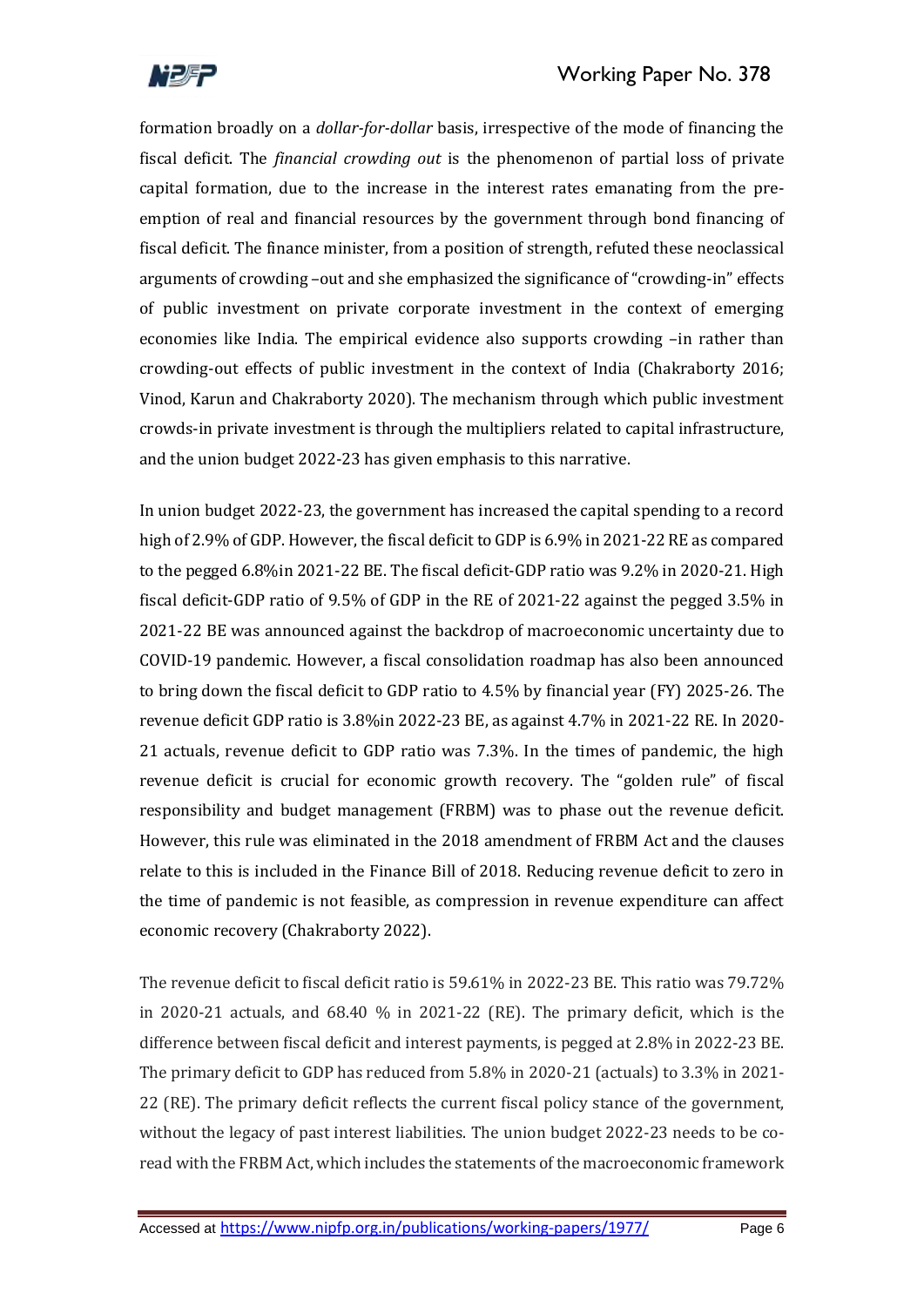

and medium term fiscal policy cum strategy to reduce the current general government debt to GDP of 90.6% (Singh 2022). However, the efficacy of "cyclically neutral fiscal deficit" needs to be threaded with caution, because if the fall in GDP is a permanent drop from the trend growth rather than a transient deviation, it is incorrect to assume that an upturn in business cycle can eliminate the cyclical part of deficit (Chakraborty 2021).

The fiscal rules at the state level has been revised and borrowing limit of 4% than the 3% in the state FRBM with 0.5 per cent is efficiency parameter-linked to power sector reforms. In addition to this, a capital outlay of Rs 1 lakh crore is transferred to the states for strengthening their capital infrastructure development. However, against the backdrop of state elections, the union budget 2022-23 has not engaged in populist policy announcements to incentivize the "calculus of consent" of voters.

A threshold-ratio of debt and deficit and the fiscal rules might prove detrimental in the time of pandemic as it constraints the fiscal space. High public debt has no fiscal costs if real rate of interest  $(r)$  is not greater than real rate of growth  $(g)$  of economy. In the union budget 2022-23 BE, the fiscal deficit to GDP ratio is pegged to be 6.4%.

There is an increasing recognition of the fact that public investment has suffered from fiscal consolidation when the national and subnational governments have over-adjusted to the fiscal rules by capital expenditure compression (Chakraborty 2021). Therefore, the emphasis on the public infrastructure investment in the union budget 2022-23 is crucial for strengthening the gross capital formation. This is especially when the credit infusion, the predominant component of economic stimulus package has limited impact. The next few paragraphs deals with the analysis of credit stimulus and the financial stability.

# **Credit Stimulus and Financial Stability**

Credit infusion into the economy has been the predominant narrative of pandemic economic stimulus programmes in India. The RBI has done a heavy-lifting to support the economic growth recovery through liquidity infusion strategies. The operation twist – simultaneous buying (long term) and selling (short term) of bonds has led to elongation of maturity structure of bond markets, by postponing the refinancing risks to engage in the economic growth revival process. The RBI has also engaged in targeted repo operations to provide liquidity to the stressed sectors of the economy. Has the credit infusion into the economy been an effective strategy for economic recovery? Stiglitz and Rasheed (2020) highlighted in their paper titled "Which Economic Stimulus Works?" that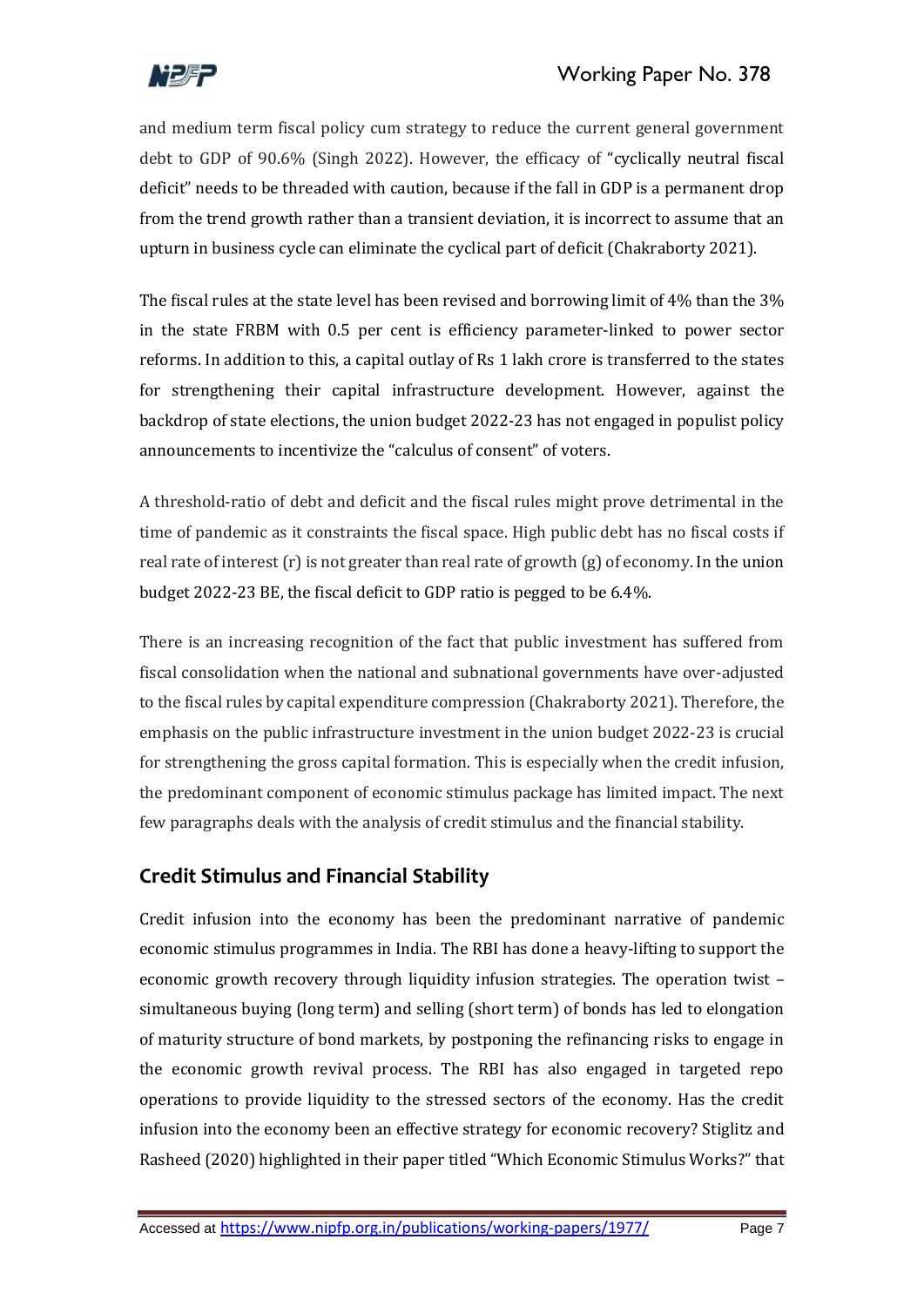

the credit-related economic stimulus has limited multiplier effects. It is also cautioned that the credit infusion might also lead to mounting non-performing assets if there is no corresponding growth of credit in the economy.

The data on credit deployment for the month of January 2022 was published by RBI (collected from select 39 scheduled commercial banks, accounting for about 92% of the total non-food credit deployed by all scheduled commercial banks) on 28<sup>th</sup> February 2022 showed that the non-food bank credit growth stood at 8.3% in January 2022 as compared to 5.9% in January 2021, on a year-on-year (YoY) basis.

The composition of outstanding credit showed that credit deployment to agriculture (12.4%) was relatively smaller than the credit to industrial sector (26.3%) and service sector (25.1%) as per the outstanding credit figures in January 2022. The large industries received 20.4% of total credit deployment, while micro industries and medium industries received 4% and 1.9% of total credit. The personal loans constitute 27.5% of total credit deployment, where housing loan constitute (13.4% of total credit deployment) the major component. The non-food credit at the aggregate level constitutes 99.3%of total credit deployment. The broad inference from the credit deployment statistics from RBI is an uneven access to credit when large industries accessed credit significantly higher than the small and medium industries.

The credit growth to agriculture and allied activities grew to 10.4% in January 2022 as compared to 8.5% in January 2021. The credit to industry improved to 6.4% in January 2022 from 0.7% in January 2021. The credit growth to services sector registered 7.3% in January 2022 as compared to 8.1% in January 2021. Within the service sector, the credit growth is registered in 'NBFCs', 'transport operators' and 'tourism, hotels and restaurants'. The "Personal loans" has noted a robust growth rate by 11.6% in January 2022 from 8.7% in January 2021. The priority lending is given as memo in credit deployment statistics by RBI, which constitute 37.5% of total credit. The priority lending includes agriculture (11.7%), micro and small enterprises (10.7%), medium enterprises (2.4%), housing (4.2%), educational loans (0.4%), renewable energy (0.01), social infrastructure (0.01), export credit (0.2) and credit to weaker sections (7.6).

The Financial Stability Report published by RBI in December 2021 showed that macro stress tests for credit risk indicate that the gross non-performing asset (GNPA) ratio of scheduled commercial banks may increase from 6.9% in September 2021 to 8.1% by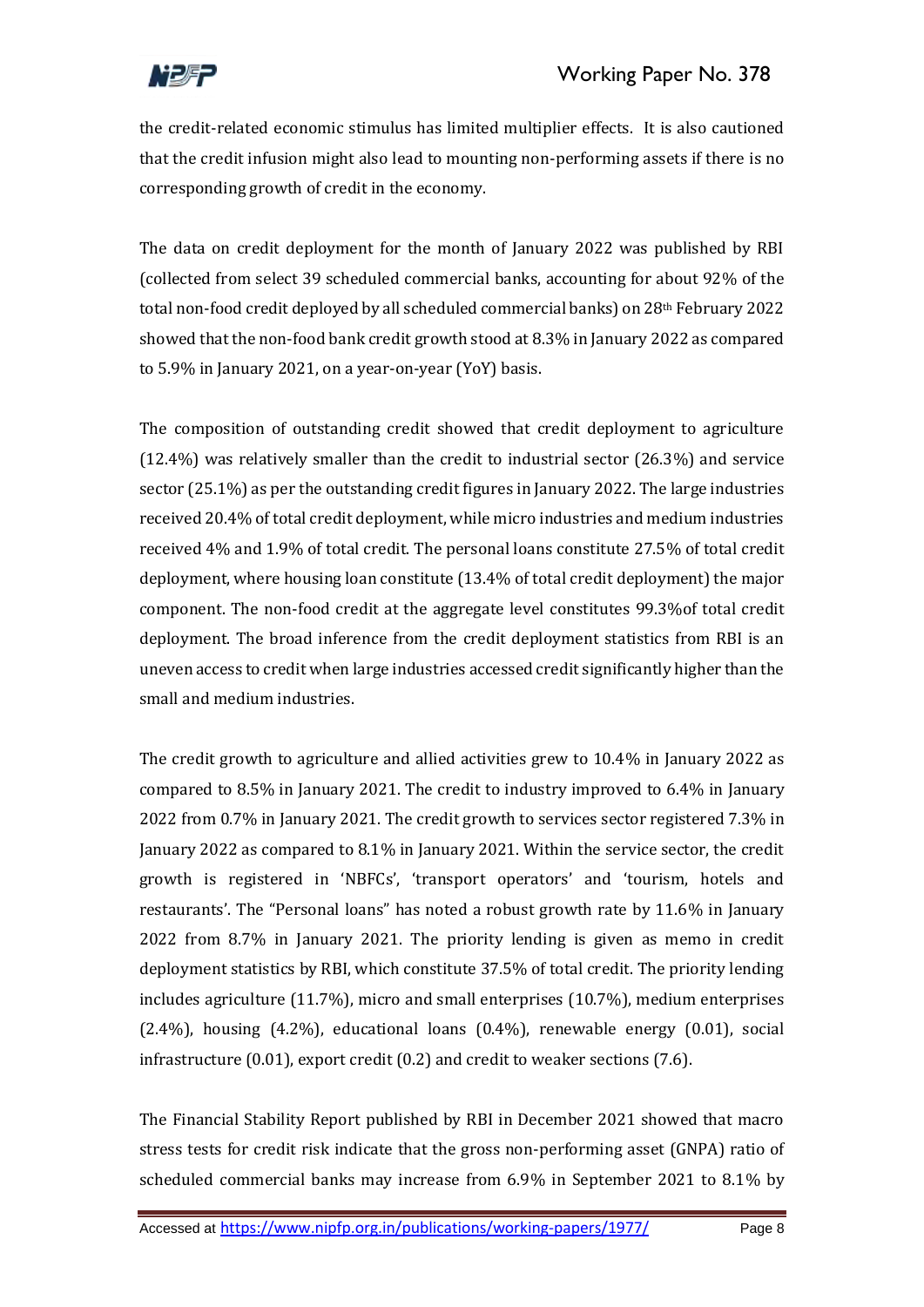

September 2022 under the baseline scenario and to 9.5% under a severe stress scenario. The report further clarified that the scheduled commercial banks would, however, have sufficient capital, both at the aggregate and individual levels, even under stress conditions. The capital to risk-weighted assets ratio (CRAR) of scheduled commercial banks (SCBs) rose to a new peak of 16.6% in September 2021. As per Basel III stipulations the norm of CRAR is at 8%. CRAR is also called capital adequacy ratio (CAR), which is bank's capital by its risk-weighted assets. The provisioning coverage ratio (PCR) (the percentage of funds that a bank sets aside for losses due to bad debts) was 68.1% in September 2021.

The uneven growth recovery in India is a matter of concern. Given the limitations of credit-infusion related economic stimulus packages on equitable growth, the welfare policy measures by the fiscal authorities, especially for the poor income households and small business firms are crucial. Strengthening employment guarantee programmes is also crucial for arresting the uneven recovery.

### **Is Climate Change is more fiscal than monetary?**

On the monetary policy front, integrating climate change is a matter of debate. Economists have highlighted that monetary policy does not have sufficient toolkits to integrate climate change criterion. Hansen (2022) analysed the ways to examine the toolkits of central bank policy to combat climate change and warned that "*hastily devised policy rules unsupported by empirically grounded quantitative modelling could backfire if or when climate policy targets are missed, harming reputations of central banks and weakening their ability to act in the future on a variety of fronts; and could compromise central bank independence in the longer run*". Hansen (2022) also highlighted that "*climate change mitigation targets added to currently well-defined mandates may generate excessive expectations and unwarranted confidence in the abilities of central banks to address this important social and economic problem while diverting the attention away from fiscal policy*".

Hansen (2022) explained the significance of modeling systemic risk and climate change in support of rules-based policy for financial stability; and how to quantify the exposure of financial institutions and businesses that receive their loans to uncertain climate change. The climate-focused stress test conducted by the central banks is an upcoming policy tool to address long term possibilities of climate change and slanting central bank portfolios towards green technologies (Chakraborty, 2021a). Such green stress test is to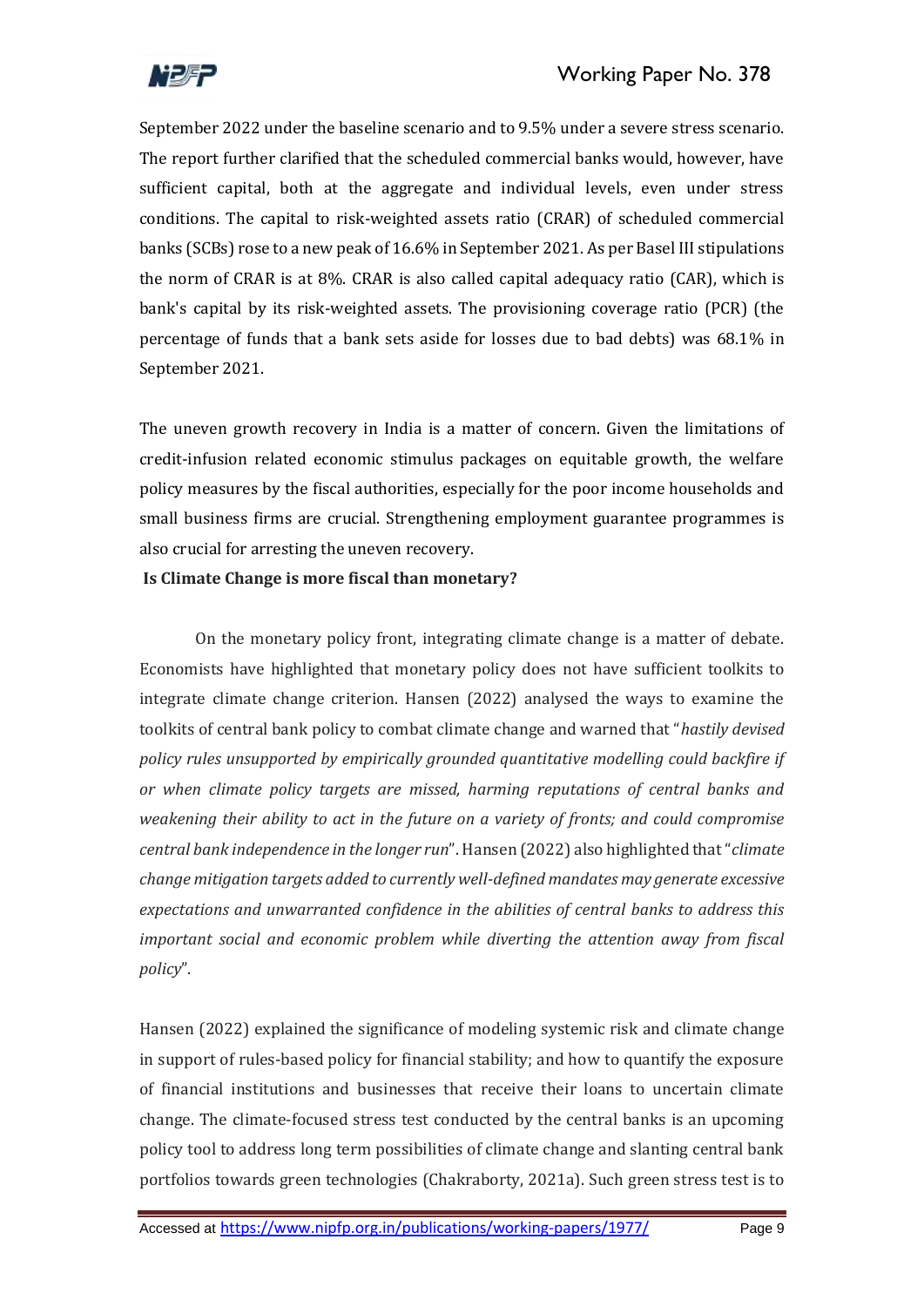

assess how the banking system is exposed to climate risks and uncertainties. Such test was first conducted by the Bank of England.

The US Federal Reserve Chair Jay Powell also explained that the Fed has asked the lenders to articulate their risk exposure and how they can mitigate such risks. The Reserve Bank of India has published a chapter on greening monetary policy, however there is no further communication on toolkits. Raghuram Rajan, the former RBI Governor, mentioned that central banks should turn their focus to the financial stability of the green investments instead of asking whether to buy only green bonds, not brown bonds, which is primarily "fiscal" decisions (Chakraborty, 2021a). The broad consensus is that central banks should focus on price stability and financial stability. However, this can be refuted by the concern that climate change is a crucial determinant of financial stability and it is significant to integrate such climate related risks and uncertainties in financing investment decisions (Chakraborty, 2021a). In general, economists are apprehensive about the efficacy of central banks in dichotomizing green bonds and brown bonds in their asset portfolio and moving towards a low carbon-emission enterprise.

Against this backdrop, the green bonds announced in union budget 2022-23 reflects India's commitment to decarbonisation from the fiscal policy front. Green bond is an onshore rupee denominated sovereign bond. This is a debt-instrument to strengthen green infrastructure projects. The sovereign green bonds will be the part of government's gross market borrowing in 2022-23. However, integrating climate change criterion in fiscal policy in India has not begun with green bonds announcement this year. India was the first ever to integrate climate change criterion in the inter-governmental fiscal transfers in 2014. The green bond is a policy strategy to finance "just transition" towards a sustainable climate-resilient economy. The Fourteenth Finance Commission was the first ever in the world to integrate climate change criteria in the intergovernmental fiscal transfers. This was when the Fourteenth Finance Commission integrated climate change as one of the criteria to determine the intergovernmental fiscal transfers to the 29 states. The Fifteenth Finance Commission has retained the criterion.

Within the environmental federalism frameworks, the "principle of subsidiarity" demands that the responsibility for providing a particular service should be assigned to the level of government closest to the people. Chakraborty (2021a) argued that this unconditional tax transfer through Finance Commissions is to compensate for the cost disabilities of the subnational governments for revenue foregone and other opportunity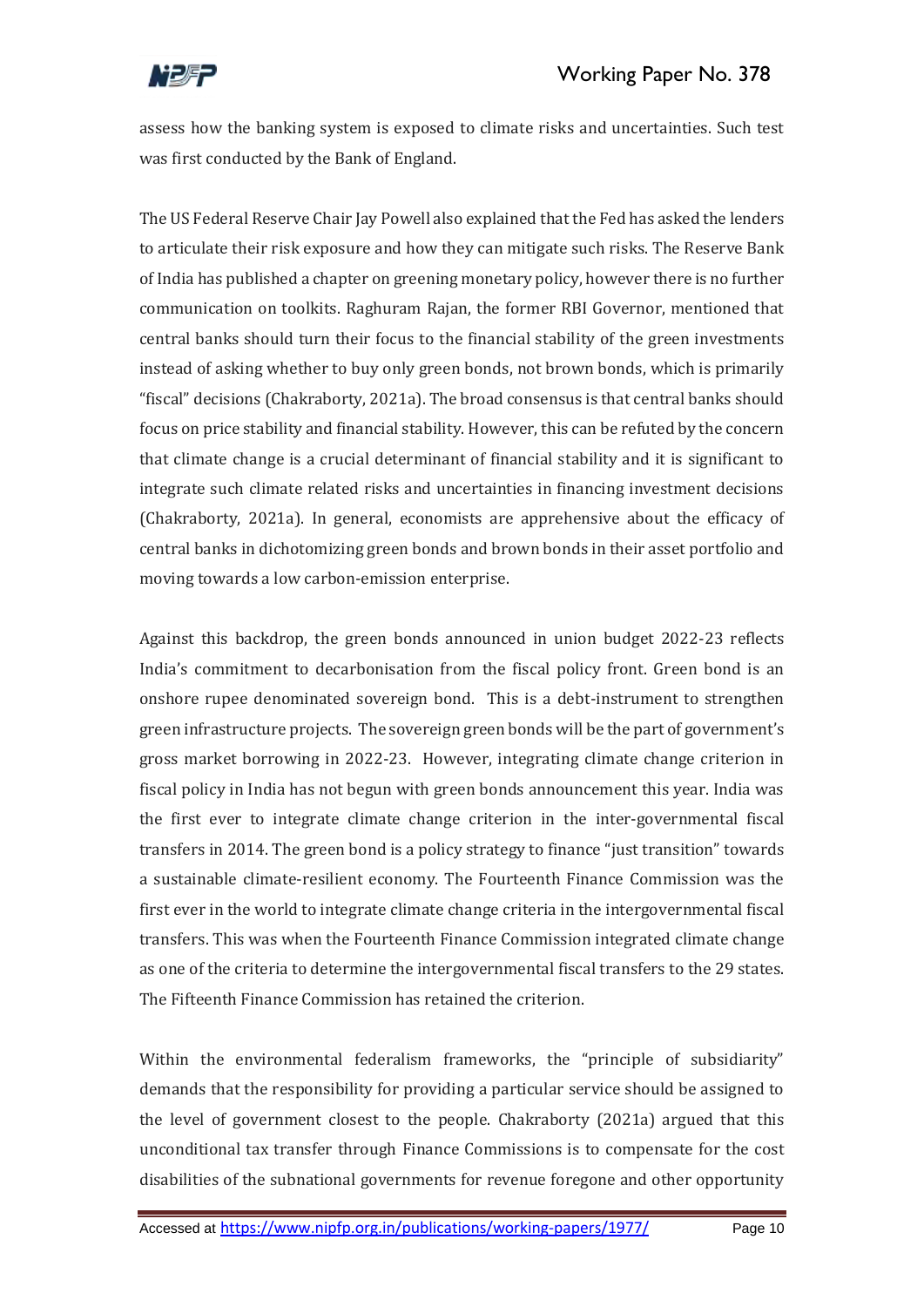

costs of protected areas in their path towards economic growth. However, ecological fiscal transfer is only one among many fiscal policy tools to ensure the climate change commitments. In addition to these fiscal transfers, the long term public financial management (PFM) tool like climate responsive budgeting at national and subnational levels is crucial to address climate change commitments. This PFM tool links national climate action plans to budgetary commitments. The roadmap and the analytical matrices to prepare climate responsive budgeting can also eliminate the "fragmented approach" by line ministries towards adaptation and mitigation in India (Chakraborty 2021a). However, differential tax rates can lead to "race to the bottom" to attract mobile capital and create 'pollution havens" through trading lower environmental quality for more mobile capital.

The recent initiative of green bonds is a significant step towards *greening of the fiscal policy*, by earmarking the sovereign bonds to a specific objective of green infrastructure and other. This might open an earmarking of bond financing towards human development as well in future, in addition to climate financing.

# **Conclusion**

Given the constraints on monetary policy stance to exogenous supply shocks which are growth-dampening, relying on "fiscal dominance" is crucial for sustainable economic recovery. Globally, an accommodative fiscal stance has been maintained with high fiscal deficits to support growth recovery. In India, the union budget 2022-23 has emphasised on "crowding-in" effects of public infrastructure investment on private investment. The efficacy of rules-based macroeconomic framework – both monetary and fiscal – needs to be recalibrated to support economic growth, as fiscal conservatism can adversely affect growth process and accentuate macroeconomic uncertainties. The credit related stimulus has limited multiplier effects and also lead to financial instability, if the liquidity infusion is not adequately followed by the credit growth in the economy. Climate change risks and uncertainties affect sustainable growth process and there is an increasing recognition to integrate climate change commitments in fiscal and monetary policies. However, the monetary policy toolkit is often viewed as inadequate to deal with climate change commitments. There is a broad consensus among economists that fiscal policy is capable to deal with the climate crisis, and that the national budget is an important tool in this regard. The financing of climate change through sovereign rupee denominated green bonds – earmarked within the gross market borrowing programme for green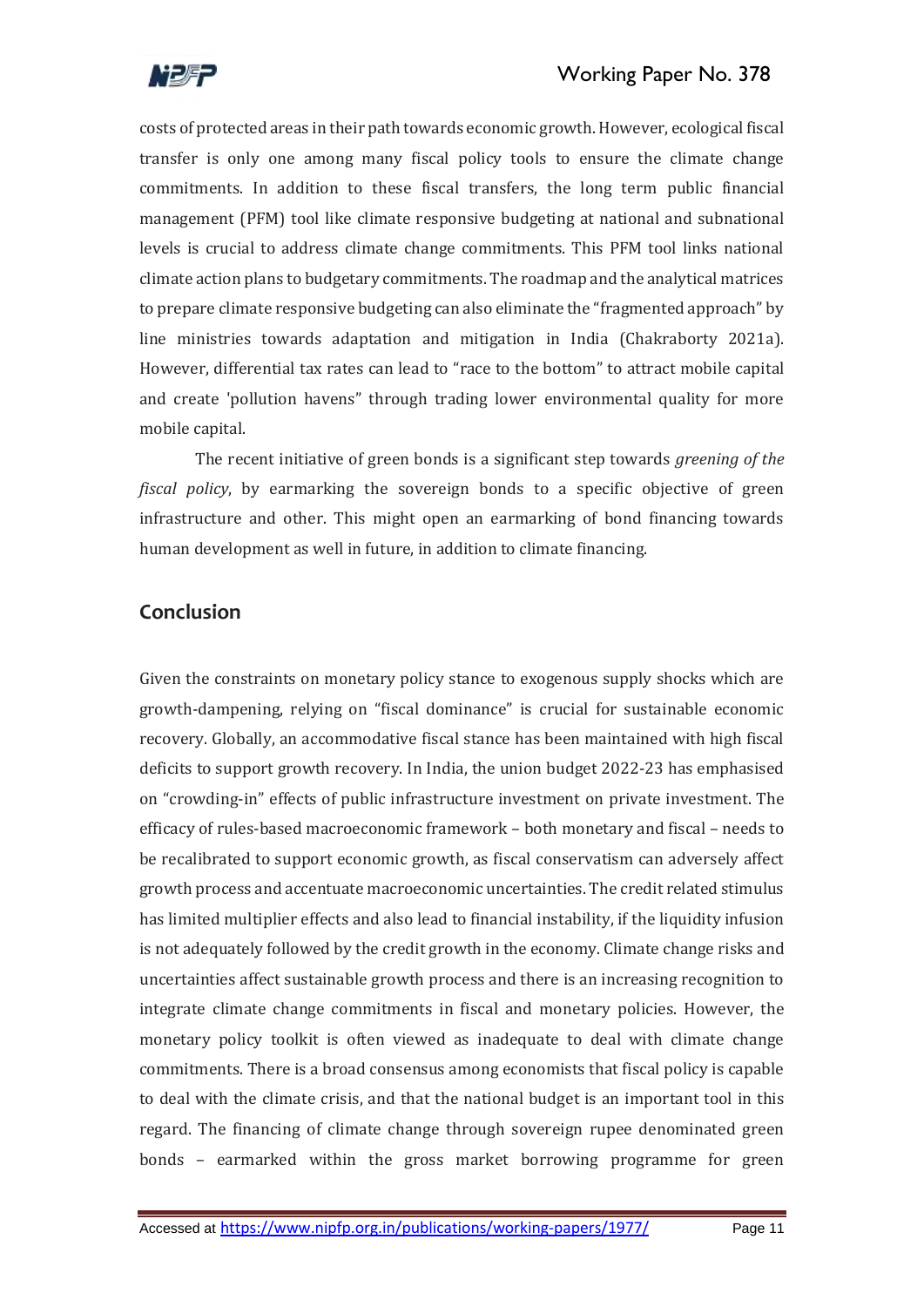

infrastructure – is a right step towards making fiscal policies green in future. The global macroeconomic uncertainties from the war in Ukraine and the ever-mutating corona virus may impact the fiscal arithmetic in India, however the sustained economic growth recovery will depend on how the fiscal and monetary policies respond to the crisis.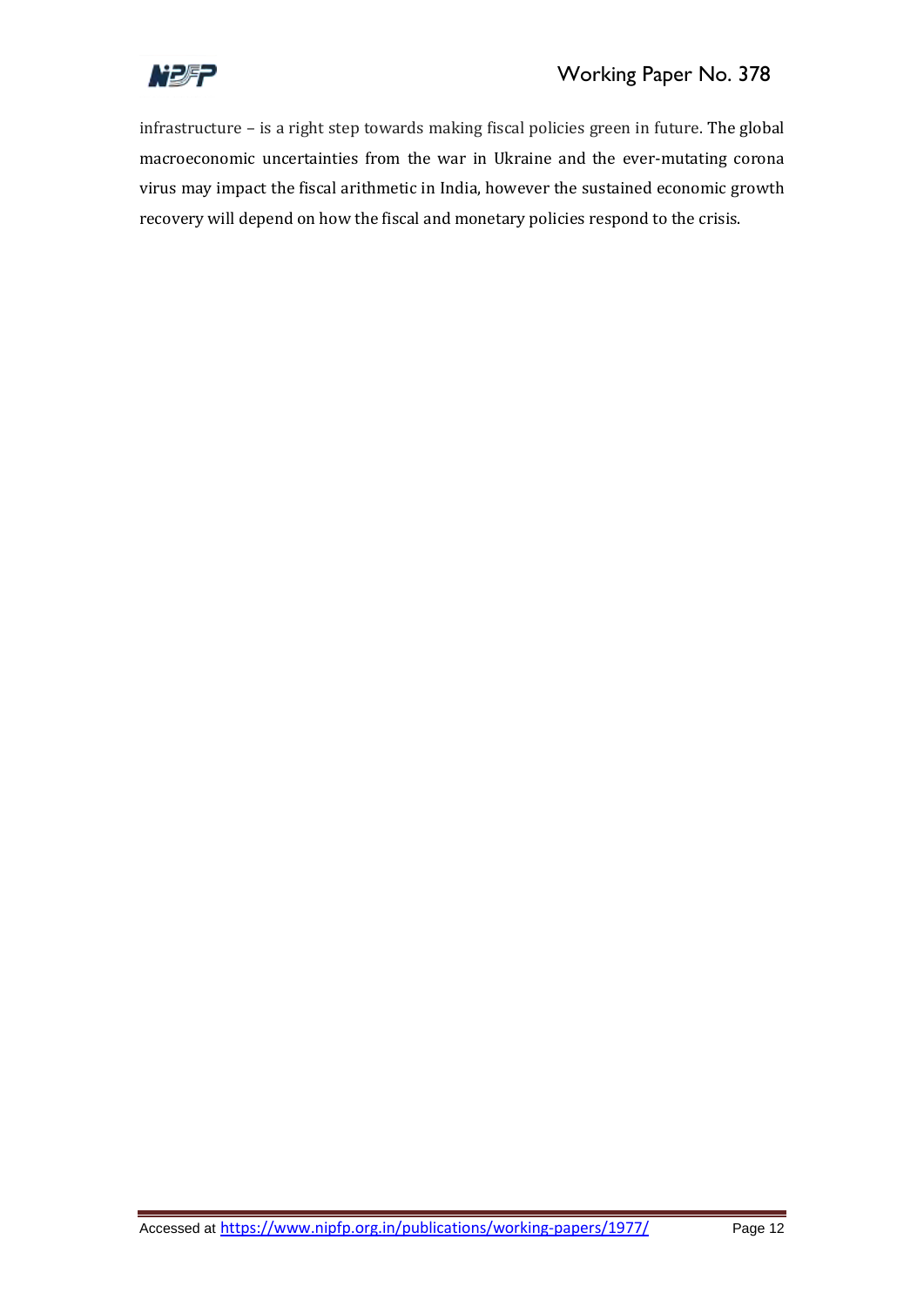

## **References**

- Blanchard, Olivier (2019): "Public Debt and Low Interest Rates," *American Economic Review*, 109(4): 1197–1229.
- Chakraborty, Lekha (2016). Fiscal Consolidation, Budget Deficits and the Macroeconomy, New Delhi: Sage Publications.
- Chakraborty, Lekha (2021): "The Macroeconomic Framework of Union Budget 2021-22", *Economic and Political Weekly,* 56(9), March 2021.
- Chakraborty, Lekha (2021a): "Is Climate change a fiscal or monetary policy challenge?" published in Multiplier Effect, Levy Economics Institute of Bard College, New York, 10 November 2021.
- Chakraborty, Lekha (2022): "High Deficit is the new Growth Mantra", The New Indian Express, 2 February 2022.
- Chakraborty, Lekha *et al* (2020): "Budget Credibility of Subnational Governments: Analysing the Fiscal Forecasting Errors of 28 States in India," Working Paper 964, The Levy Economics Institute, New York.
- Government of India, (2022): "The Union Budget Documents 2022," Ministry of Finance, New Delhi.
- Hansen, Lars Peter (2022): "Central banking challenges posed by uncertain climate change and natural disasters", *Journal of Monetary Economics,* Vol 125, pp 1-5
- RBI (2022): "Monetary Policy Statement, 2020–21: Resolution of the Monetary Policy Committee (MPC), 8-10 February 2022," Press Release, 24 February 2022, Reserve Bank of India, Mumbai.
- Roubini, Nouriel (2022): "Russia's War and Global Economy," Project Syndicate, 25 February 2022.
- Singh, N K (2022): "The budget's balance", The Indian Express, 3 February.
- Stiglitz Joseph and Hamid Rashid (2020): "Which Economic Stimulus Works?" Project Syndicate, 8 June.
- Vinod, H, H Karun and L Chakraborty (2020): "Encouraging Private Corporate Investment in India," Handbook of Statistics, H Vinod and C R Rao (eds), Chapter 5, Financial, Macro and Micro Econometrics Using R, Vol 42, North Holland: Elsevier, pp 155– 83.